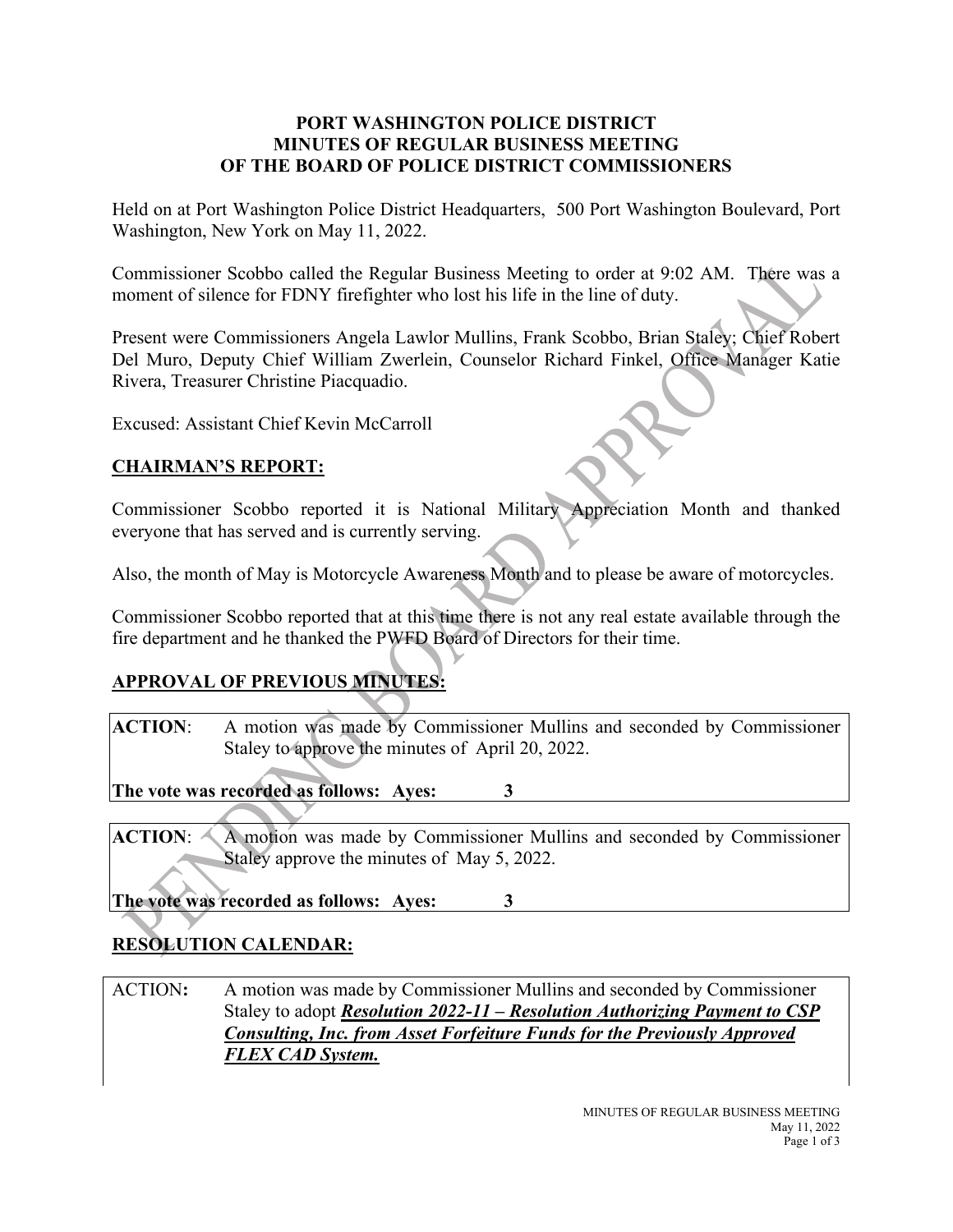### **CHIEF'S REPORT:**

Chief Del Muro reported all Port Washington community events are back for 2022.

The PWPD is involved with the Port Washington PAL again. There will be a field day on May 15, 2022.

On May 19, 2022 the first Port Outdoors of 2022 will be taking place on upper Main Street.

On May 28, 2022 the Memorial Day fireworks will take place and May 30, 2022 will be the Memorial Day parade.

The PWPD bike rodeo will take place on July 22, 2022 at the Littig House.

Flyers will be distributed to community members regarding locking your vehicles.

#### **COUNSEL'S REPORT:**

None.

#### **SECRETARY'S REPORT:**

Commissioner Mullins read a statement regarding Police Memorial Week.

#### **TREASURER'S REPORT:**

ACTION: A Motion was made by Commissioner Staley and seconded by Commissioner Mullins to approve the May 10, 2022 in the amount of \$118,467.43.

#### **The vote was recorded as follows: Ayes: 3**

#### **OLD BUSINESS:**

None.

# **NEW BUSINESS:**

PR Firm Interview and negotiations will take place in Executive Session.

Real Estate –